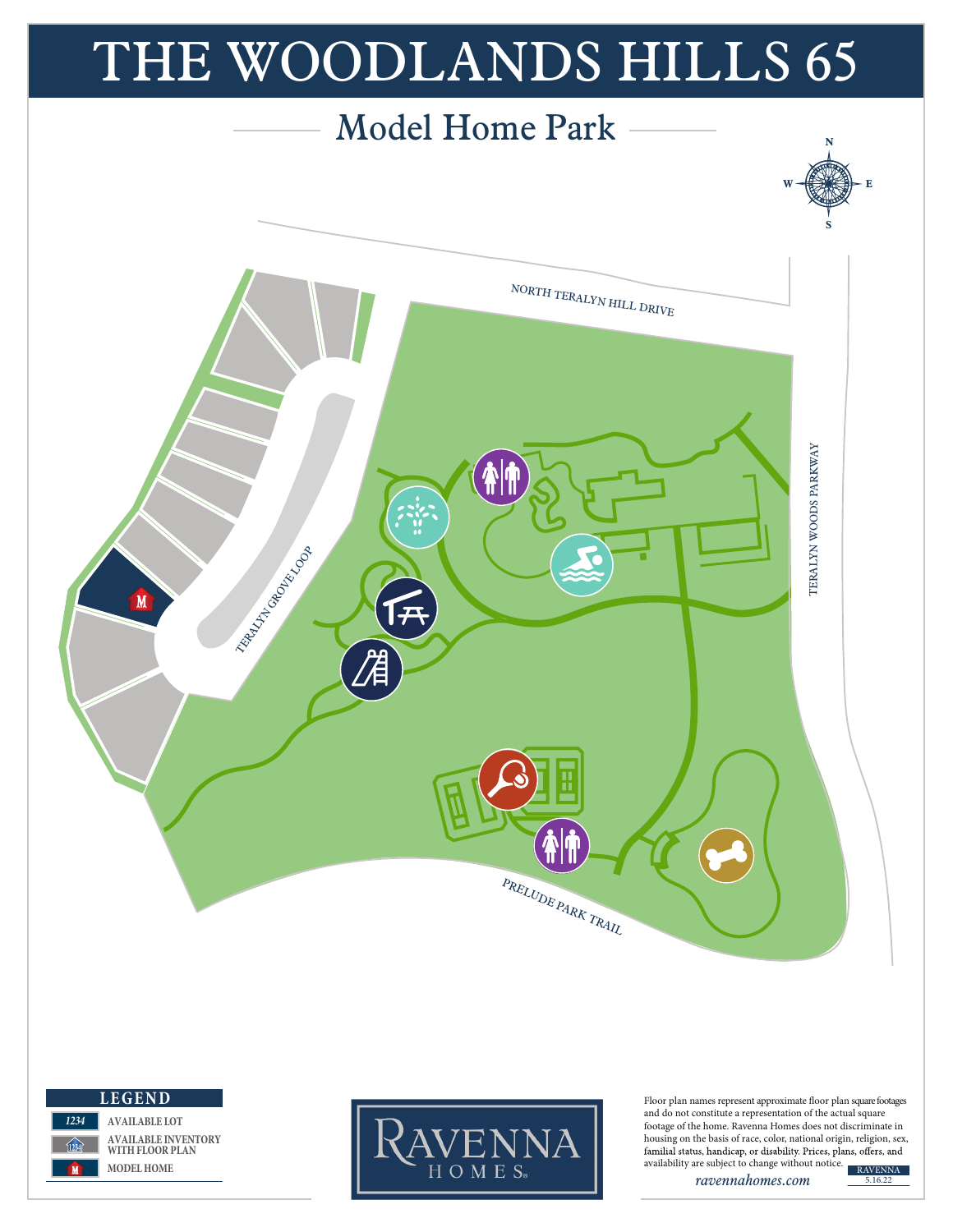

*ravennahomes.com*

2.4.22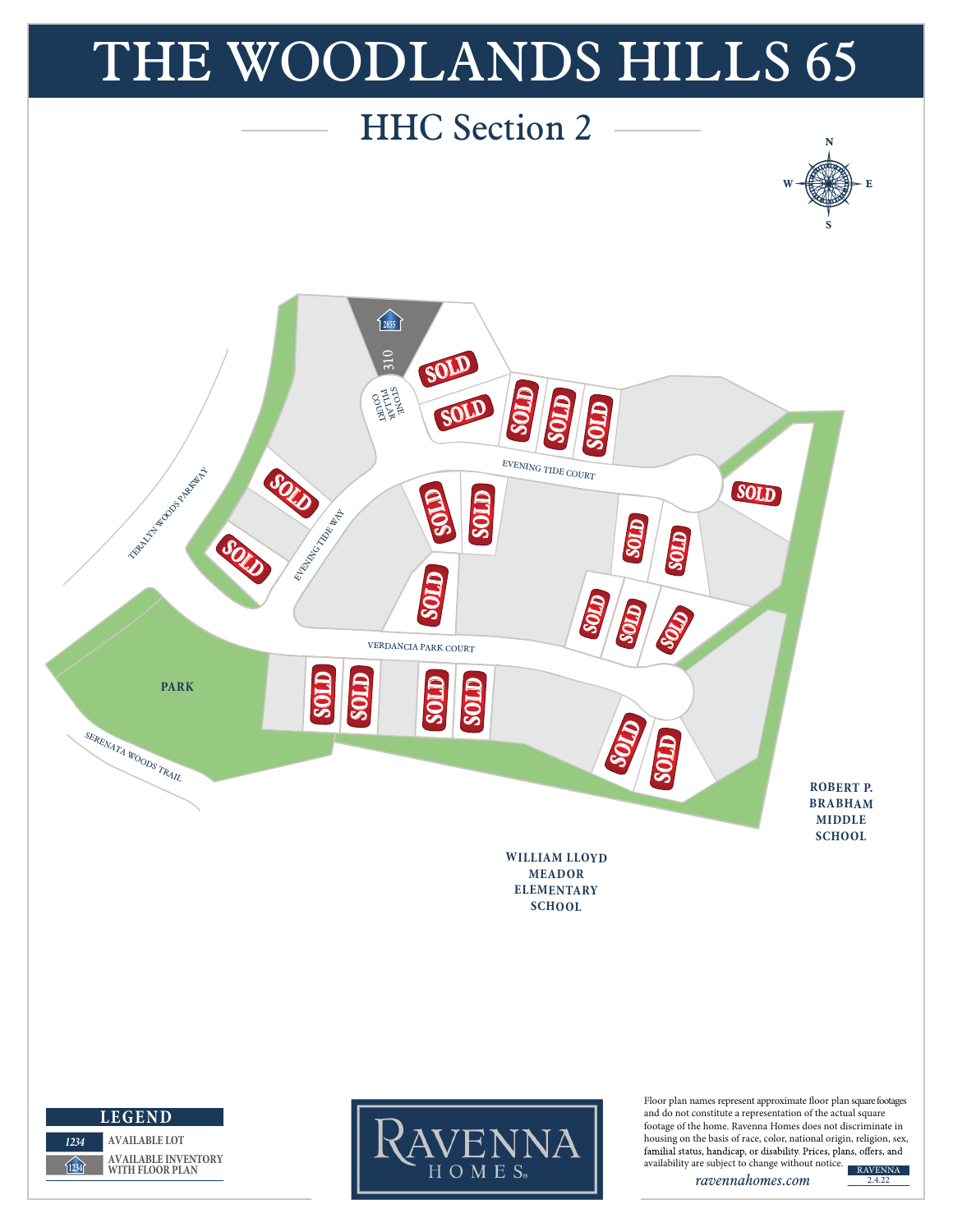

*ravennahomes.com*

5.26.22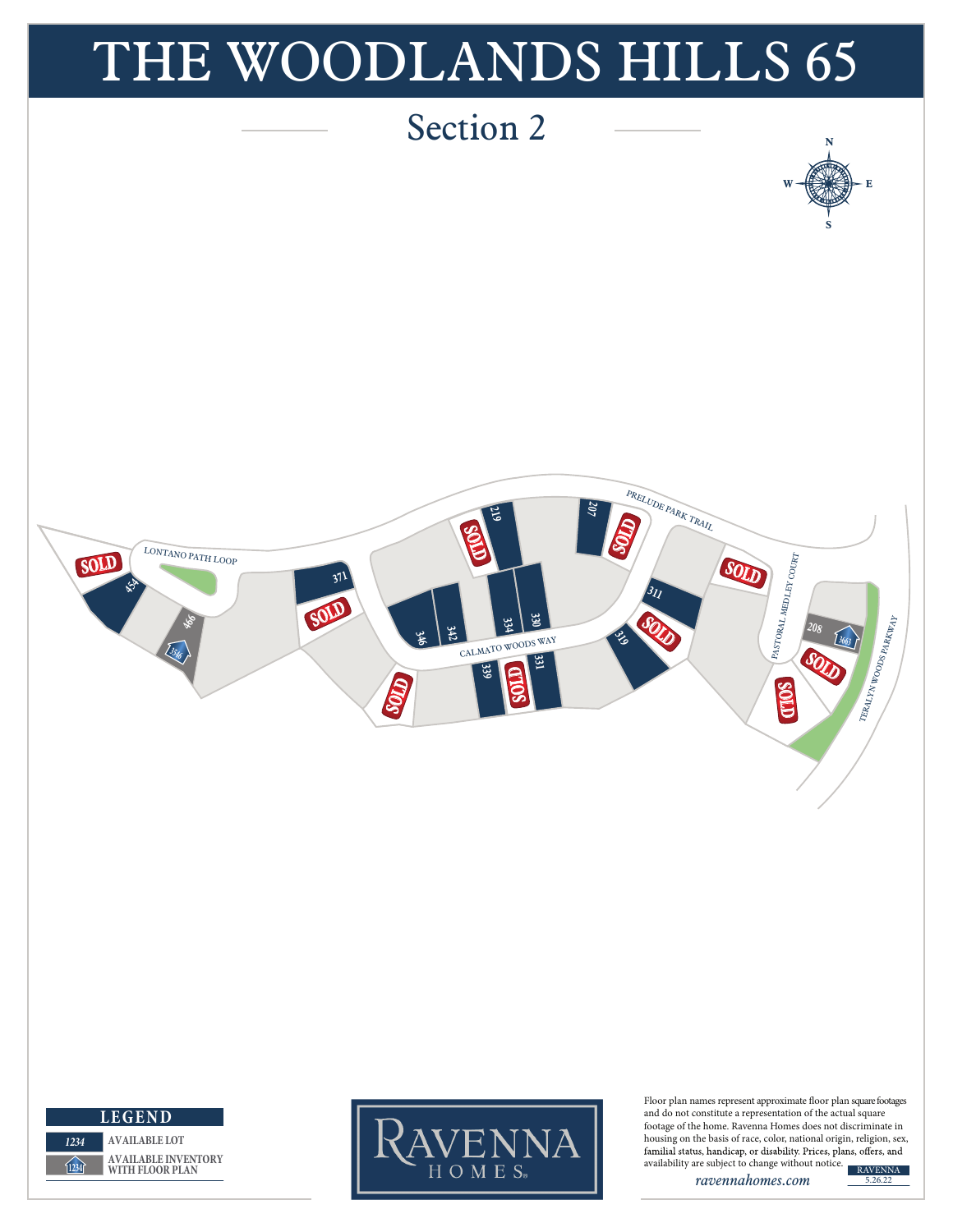

*ravennahomes.com*

12.27.21